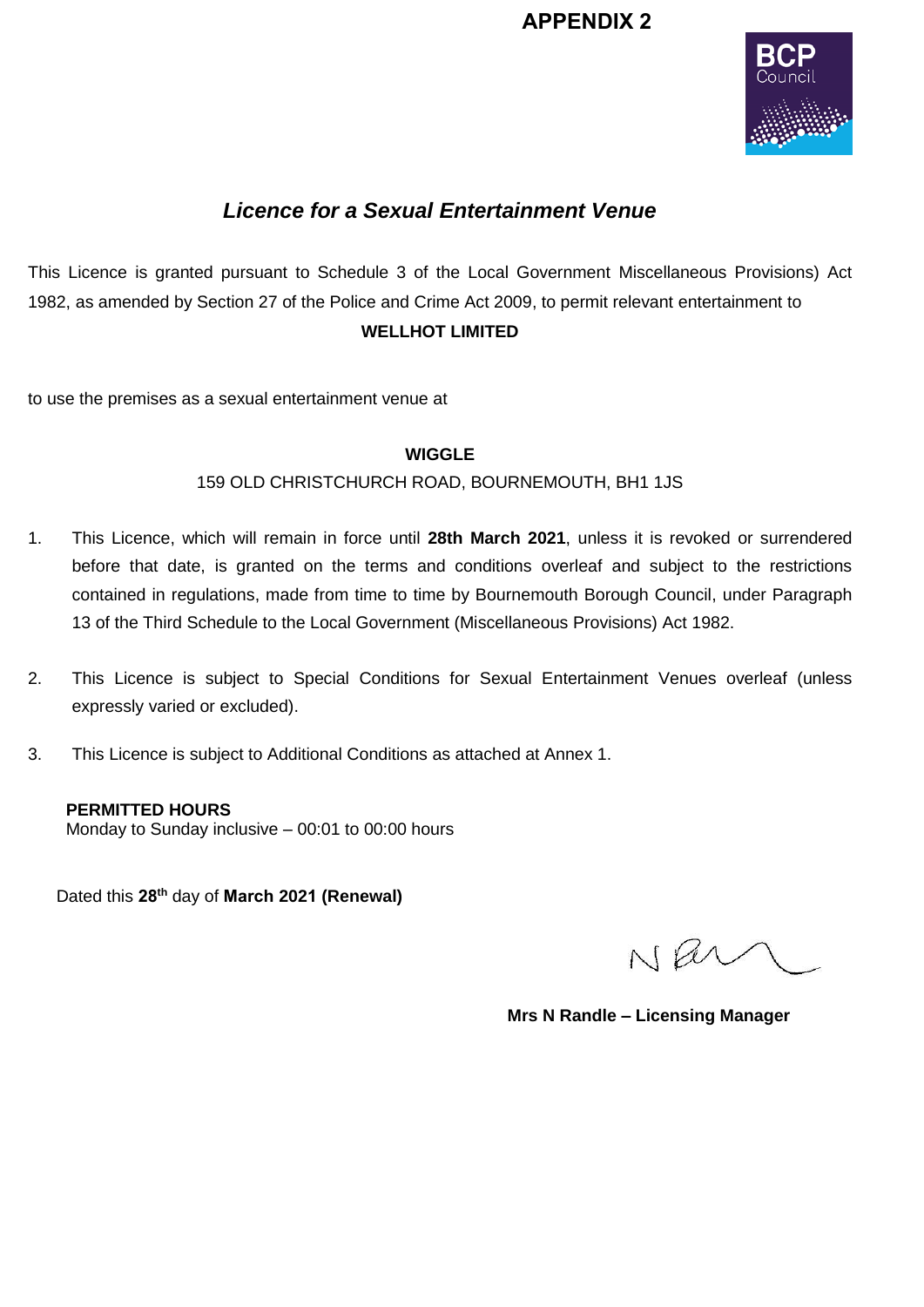#### **General**

- 1. The Licensee must remain in personal control of the premises at all times that it is trading or nominate in writing an individual over the age of 18 with the authority to direct activities within the Premises.
- **2.** Any individual employed on the premises to conduct a security activity (within the meaning of section paragraph 2(1) (a) of schedule 2 to the Private Security Industry Act 2001) must be licensed by the Security Industry Authority.
- 3. The Licensee must ensure that a suitable number of trained staff are employed to supervise the interior of the premises ("floor supervisors") whilst performances are given under this licence.
- 4. The Licensee must ensure that a sufficient number of floor supervisors are employed in the premises to supervise customers and performers whilst sexual entertainment is provided.
- 5. The Licensee shall ensure that all performers and all staff working within the premises hold any relevant work permit if appropriate if not an EU citizen.
- 6. The Licensee shall provide in a timely fashion copies of any documents reasonably required by an authorised officer of the Council to prove compliance with this Licence.
- 7. The Licensee shall establish and maintain a written protocol for the treatment and welfare of vulnerable people when they attend the premises. Vulnerable people are to include those whose mental capacity is or appears reasonably to be impaired.

#### **Admission to the Premises**

- 8. No person under the age of 18 shall be admitted to the premises and a notice to this effect should be clearly displayed at the entrance(s) to the premises.
- 9. Customers who appear to be under the age of 21 must be asked to provide a Pass-Scheme approved photographic card, their passport or photographic driving licence to prove their age. Prominent notices must be clearly displayed to this effect at the entrance(s) to the premises.
- 10. Information shall be clearly displayed within the internal exit areas of all sexual entertainment venues, reminding departing customers to behave in a responsible and appropriate way towards all persons.

#### **Advertising**

- 11. No direct approaches (including offering a lift to the premises) may be made to potential customers from vehicles either operated by the Licensee, or on his/her behalf.
- 12. The Licensee shall ensure that any external advertisement promoting the entertainment on the premises complies with the Advertising Standards Agency guidelines and has prior Council approval.
- 13. The Licensee shall not permit the display outside of the premises of photographs or other images, excluding trademarks or logos, which are unacceptable to the Council, and which indicate or suggest that striptease or similar entertainment takes place on the premises and which may offend public decency.
- 14. Where the Council has given notice in writing to the Licensee objecting to an advertisement on the grounds that, if displayed, it would offend public decency or be likely to encourage or incite crime and disorder that advertisement shall be removed immediately or not be displayed.
- 15. The content of any leaflets shall be approved by the licensing officer in consultation with the Chair and Vice Chair of the Licensing Board prior to any distribution.
- 16. The Licensee shall ensure that neither they nor any person promoting or providing entertainment on the premises (nor any person acting on behalf of any such person) shall distribute flyers within the Borough of Bournemouth, except in accordance with the relevant licence issued by Bournemouth Borough Council. Information on how to obtain a licence can be found at [http://www.bournemouth.gov.uk/Business/Licensing/Giving](http://www.bournemouth.gov.uk/Business/Licensing/GivingOutLeaflets.aspx) [OutLeaflets.aspx](http://www.bournemouth.gov.uk/Business/Licensing/GivingOutLeaflets.aspx)

#### **Premises**

- 17. The Licensee shall ensure that the interior of the premises where sexual entertainment is offered shall not be capable of being seen from the outside of the premises, and that the exterior is maintained to a satisfactory level of decorum.
- 18. At no time shall performers be capable of being seen from outside of the Premises.
- 19. The Licensee shall ensure compliance with any condition that the Council finds it necessary to impose in respect of

the number of members of the public who may be on the premises whilst sexual entertainment takes place.

- **CCTV** 20. The Licensee shall ensure that CCTV is installed and maintained to the reasonable satisfaction of Dorset Police.
- 21. CCTV shall be installed and used at all times in the private performance areas whenever the premises are open.
- 22. CCTV images shall be retained for a period of at least 31 days and made available to a police officer or authorised Council officer (subject to the Data Protection Act 1998) The said images shall be downloaded on request and a copy provided to such an officer at the earliest practicable opportunity.

# **Performers**<br>23. Pe

- Performers shall be aged not less than 18 years. The Licensee must maintain records of the names, addresses and dates of birth of performers including identity checks.
- 24. Performers shall only perform on the stage(s), to a seated audience or in other such other areas of the licensed premises as may be agreed in writing with the Council. ("the performance areas").
- 25. Performers and all staff must remain fully dressed in public areas and in all other areas including any smoking areas or areas where people congregate to smoke, except while performing in areas specified by the Council as where sexual entertainment may be provided.
- 26. Performers must be fully dressed at the end of each performance.
- 27. Performers must not perform a nude table dance unless in a supervised area and within five metres of a floor supervisor.
- 28. Performers must never be in the company of a customer except in an area open to the public within the premises.
- 29. Performers may not accept any telephone number, email address, address or contact information from any customer, except in the form of a business card, which must be surrendered to the Licensee or their representative before leaving the premises.
- 30. Performers must not, when performing sit on or straddle a customer.
- 31. Performers must not when performing, place both of their feet on the seat at any one time. For the avoidance of doubt performers must maintain one shoed foot on the floor at all times and not place both of their feet on the booth seat.
- 32. Performers must not when performing, perform any act that clearly simulates any sexual act.
- 33. Performers must not when performing, intentionally touch the genitals or breasts of another dancer or to knowingly permit another dancer to intentionally touch their genitals or breasts.
- 34. Performers must not when performing, intentionally touch a customer at any time during the performance unless accidentally or due to a third party or for the purpose of restraint. For the avoidance of doubt if a performer has to intentionally touch a customer for the purpose of restraint, the touch should only be made above the customer's chest or on their limbs and only with the performer's hands.
- 35. Performers must not when performing act in a lewd manner,or use suggestive or sexually graphic language at any time.
- 36. Performers must not engage with the customer in any act of, or communication likely to lead to an act of prostitution or solicitation, even if the Performer has no intention of carrying out the act.
- 37. The Licensee is to implement a policy for the safety of the performers when they leave the premises.
- 38. There shall be separate, clearly marked and designated toilet facilities with separate entrances for staff/performers and the public.

#### **Customers**

- 39. Customers must be seated in an upright position against the back of the booth or seat with their hands by their sides or on their knees before a dancer can start a table dance.
- 40. Customers must remain seated during the entire performance of a private dance.
- 41. During times when performances of sexual entertainment are taking place, customers may only dance in areas specifically designated by the Council as being separate from the areas for performance of sexual entertainment.
- 42. Customers must remain fully dressed at all times.